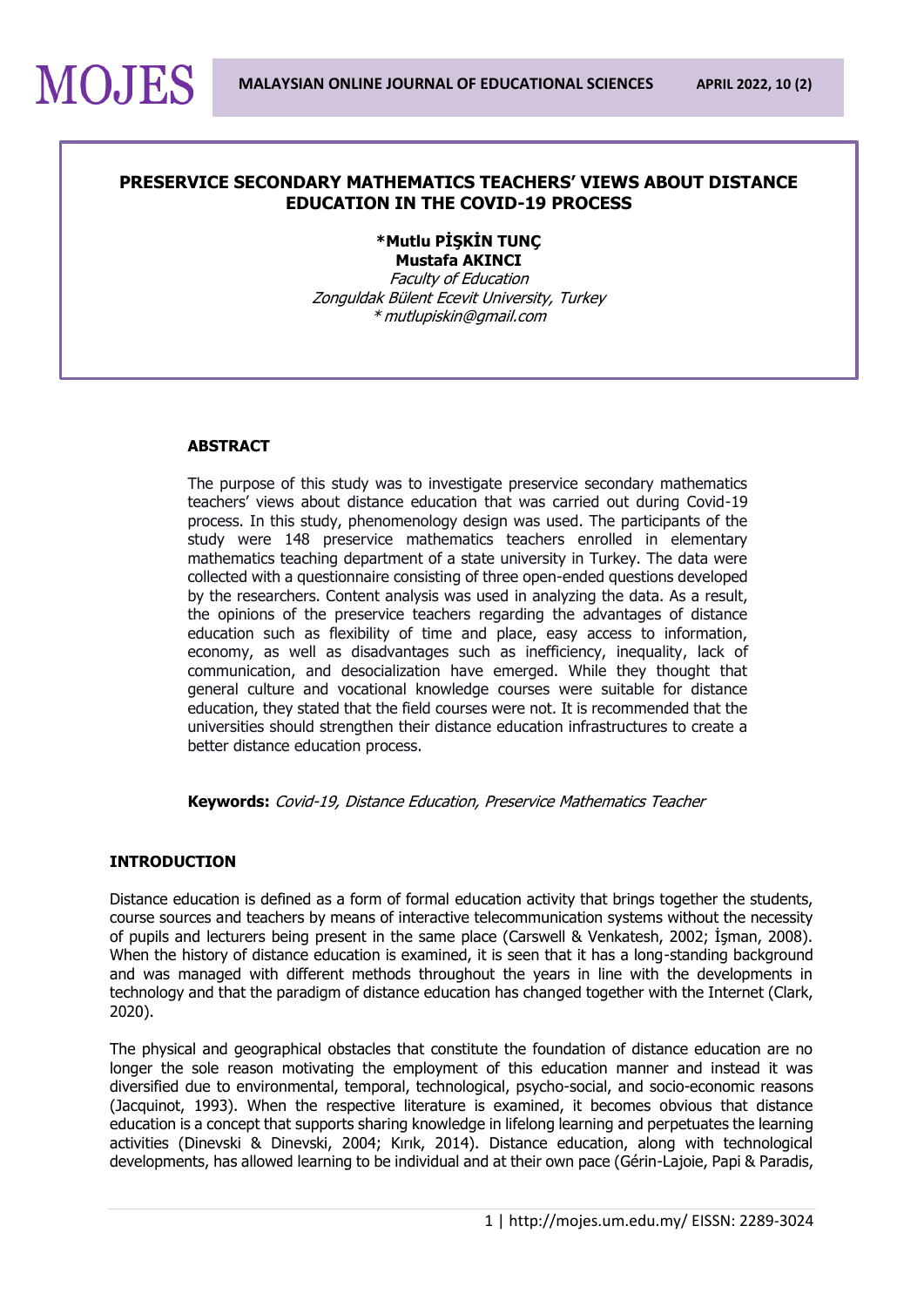

2019). Distance training, along with supporting the traditional education processes of individuals, provides individuals with the opportunity to complete their education by providing equal and democratic learning opportunities in the Internet environment in a synchronous and asynchronous manner (Beldarrain, 2006; Maniatis, 2019; Morgan-Klein & Osborne, 2007; Nordin, Embi, & Yunus, 2010; Simonson, Zvacek, & Smaldino, 2019). In addition, it is stated that distance education is a useful method since many people can be provided with education and the opportunity to have a profession or career at the same time (Galusha, 1998; Schneller & Holmberg, 2014). The limitations of distance education are being noted as the ineffectiveness of applied courses, not being appealing to students having less individual learning skills, not being able to solve the learning problems arising from the lack of communication and interaction immediately, and the inability to provide students with a social learning environment (Kaya, 2002; Uşun, 2006). However, in an environment where the whole world is fighting with an epidemic and where there are millions of cases, the importance and necessity of distance education which has time and place flexibility to make educational activities sustainable has come to light.

The World Health Organization declared the COVID-19 epidemic, which affects the entire world as a pandemic on March 11, 2020. Within this context, the decision to conduct distance education has been taken in Turkey and in many countries throughout world. A sharp transition to distance education has caused the teachers and lecturers who had no previous online education experience to be met with numerous challenges (Telli & Altun, 2020). This situation caused many universities to start distance education compulsorily at the undergraduate level during the pandemic process with an unprepared and limited infrastructure (Durak, Çankaya & İzmirli, 2020).

When the studies on distance education are examined, a limitation problem in terms of interaction and communication were identified which are important elements of cognitive learning in learning environments created by means of the distance education method (Aşkar, Dönmez, Kızılkaya, Çevik & Gültekin, 2005; Serçemeli & Kurnaz, 2020; Uzoğlu, 2017). Besides, distance education often lacks nonverbal communication, which has an important role in creating meaning in communication and understanding messages that are conveyed (Aziz & Dicle, 2017). Furthermore, since the pupils learn in an isolated manner in the distance education process, desocialization increases and motivation deficiencies occur (Galusha, 1998; Paydar & Doğan, 2019). This situation has revealed other roles of the school apart from education services (Anderson, 2020).

Undoubtedly, distance education is a remarkable and effective method for mitigating the formal education that was disrupted in times of crisis such as epidemics. Thus, it is critical to learn about the opinions of preservice mathematics teachers who were studying in the formal education system but completed their studies during the spring semester of the 2019-2020 academic year through distance education. In this direction, it would be useful to determine the quality of education received by preservice teachers, the arrangements, and activities to be made for the sake of making this method of education more significant and eligible, the failed aspects of distance education, and what they expect from distance education. Within this context, the objective of this study is to determine the points of view regarding the advantages and disadvantages of distance education received by preservice secondary mathematics teachers during the process of Covid-19 that is a worldwide problem of the present day in comparison to formal education, the compatibility of mathematics teaching undergraduate program courses of the distance education system, the capability of distance education process and its efficiency.

## **METHODOLOGY**

## **Research Design**

In this study, phenomenology, which is one of the qualitative research designs, was used. The objective of phenomenology research is to define and interpret the common meaning of the experiences and perceptions of individuals regarding a phenomenon or concept (Creswell, 2013; Yıldırım & Şimşek, 2016). For this reason, phenomenology was chosen as the design of this research in terms of revealing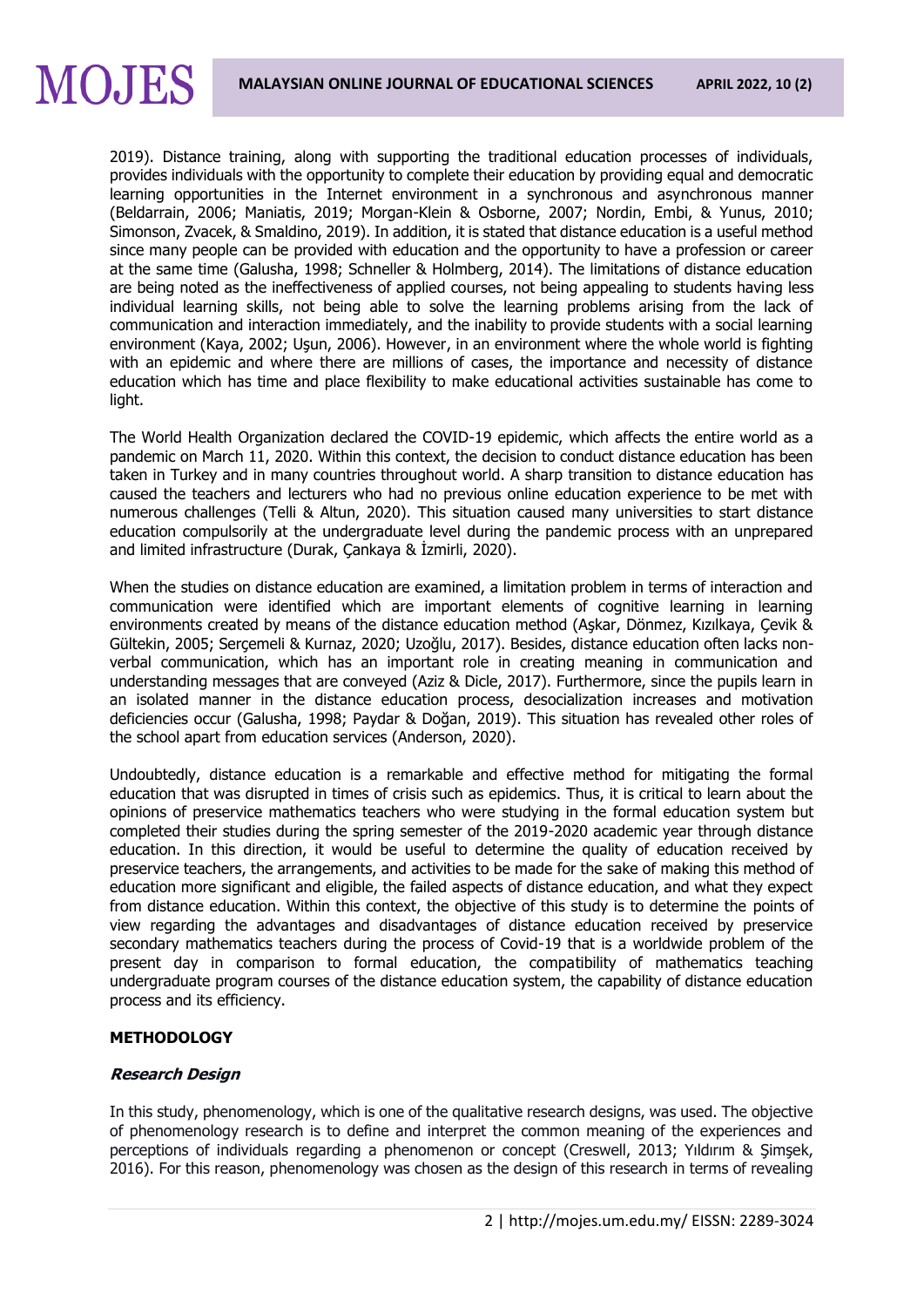how preservice mathematics teachers interpret their experiences of distance education during the Covid-19 process and reveal the meanings and perceptions that they attribute to these experiences.

## **Research Participants**

**MOJES** 

The participants of this research were the preservice teachers who were studying in the elementary mathematics teaching program of a state university in Turkey during the spring semester of the 2019- 2020 academic year. The distance education received by the preservice teachers during this process, which coincided with the beginning of the Covid-19 epidemic, were mostly carried out asynchronously by means of slide, video, and document sharing. Besides, the lecturers tried to answer the questions of students in the forums that were opened during the class hours. The preservice teachers participated in the research on a voluntary basis with convenience sampling method. In the convenience sampling method, close-distance and easy-to-contact participants are selected due to speed and practicality to the research (Yıldırım & Şimşek, 2016). The participants that constitute the study group are a total of 148 preservice teachers, 41 of which are freshmen, 46 sophomores, 35 juniors and 26 seniors. 105 of the participants are female while 43 of them are male preservice teachers. Most of the participants were able to access the distance education related to the courses they took through a computer and some through their phones.

## **Data Collection Procedures**

A questionnaire form consisting of three open-ended questions developed by the researchers was used to determine the opinions of participants on distance education during Covid-19 process. The participants answered the questions via a computer environment and sent them to the researchers online. The open-ended questions enabled participants to reflect their own ideas about the phenomenon, subject, and concept intended to be presented and to respond with their own words (Bernard & Ryan, 2010). The first version of the questionnaire form was presented to three experts, including one Turkish education expert and two mathematics education experts. In order to determine whether the questions were clear and understandable, four preservice teachers who were not included in the study were asked to answer the questions. Once the necessary corrections were made, the questionnaire form was finalized. Below is the final form of the questions:

- Question 1: What are the advantages of distance education carried out during the Covid-19 process?
- Question 2: What are the disadvantages of distance education carried out during the Covid-19 process?
- Question 3: Which one out of the courses you think are more suitable for distance education during the Covid-19 process?

Participants were asked to explain their answers with reasons for each question. It was noted that the provision of positive or negative opinions by the participants regarding distance education in an honest and neutral manner is important for the study to achieve its objective.

## **Data Analysis**

The participants were numbered according to their forms before analyzing the data obtained from the research. For example, the preservice teachers studying in the junior year were coded between S1-1 and S1-35, while those studying in the sophomore year were coded and numbered between S2-1 and S2-44. In data analysis, content analysis method was used with the help of NVivo, a qualitative data analysis software. According to Patton (2002), the main purpose of content analysis is to organize and interpret data into meaningful themes or categories. Content analysis is a method that requires in-depth analysis of the data and allows revelation of previously unspecified themes and dimensions (Yıldırım & Şimşek, 2016). Three main themes were formed by considering the three questions asked in the questionnaire which were advantages of distance education, disadvantages of distance education and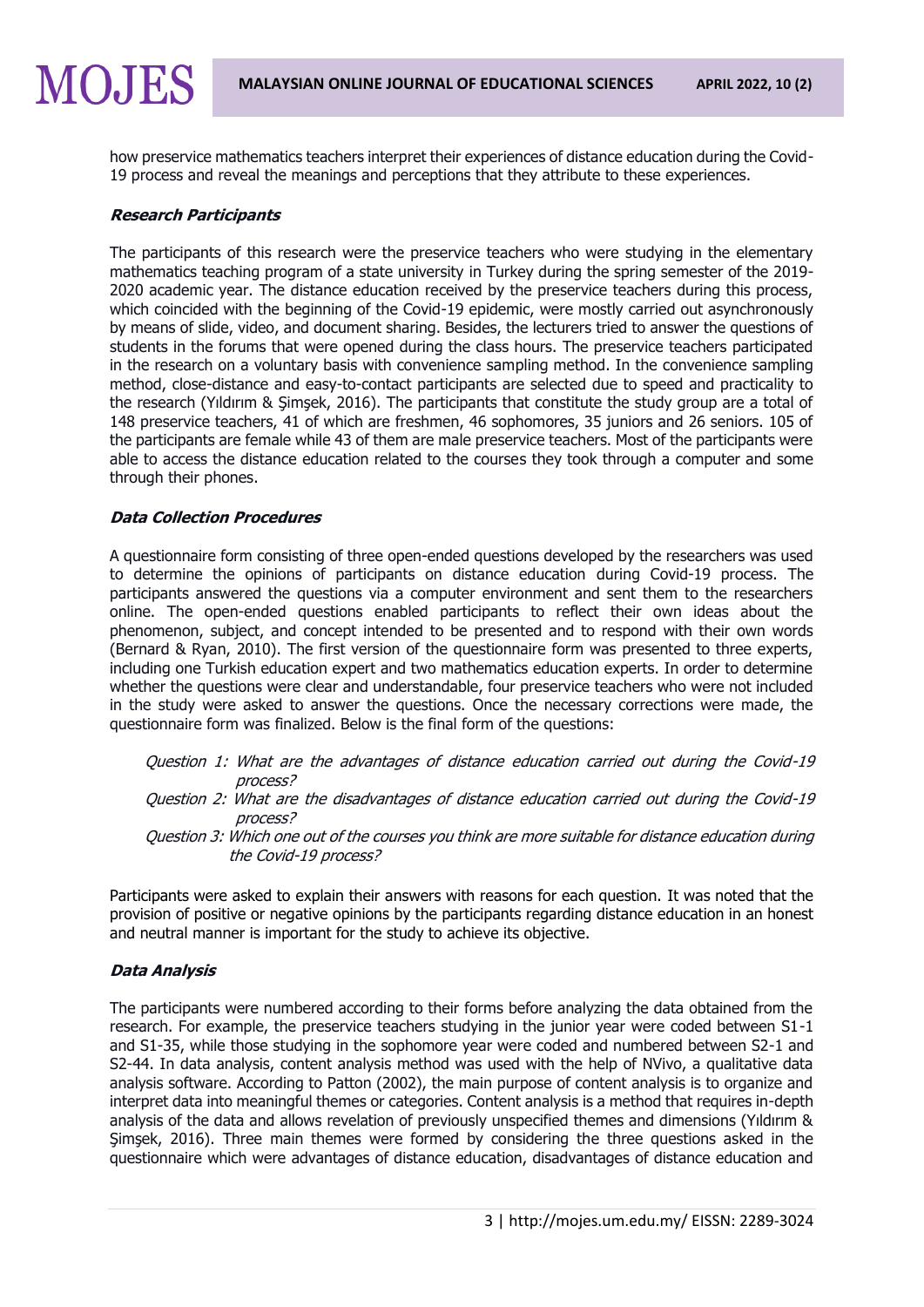

## **FINDINGS**

**MOJES** 

The findings regarding the opinions of preservice secondary mathematics teachers with respect to the distance education during the Covid-19 process are given place under this title.

## **Findings Regarding the Advantages of Distance Education**

The opinions of preservice teachers on the advantages of distance education carried out during the Covid-19 process were classified under nine different categories: time and place, access to information, economy, individual learning, protection, equality, meaningful learning, easy-to-pass and environmental friendliness. In Figure 1, the categories and the total numbers of participants belonging to these categories are presented in parentheses.



Figure 1. Opinions of Preservice Teachers on the Advantages of Distance Education

As seen in Figure 1, most of the preservice teachers stated that one of the biggest advantages of distance education was the absence of time and place limitations. In this category, the participants talked about the advantages of having the opportunity to listen to the courses whenever and wherever they wish during the distance education process. Some participants stated that the absence of time and place limitations would allow the working people to obtain information in the area they want and convert such knowledge into a certificate. Besides, many participants stated that distance education saves time. Some of the participants argued that they could devote more time to their courses because they did not waste time to commute to and from school or between courses. Furthermore, some participants stated that they were able listen to the lectures whenever they wanted, so they would not have to rush to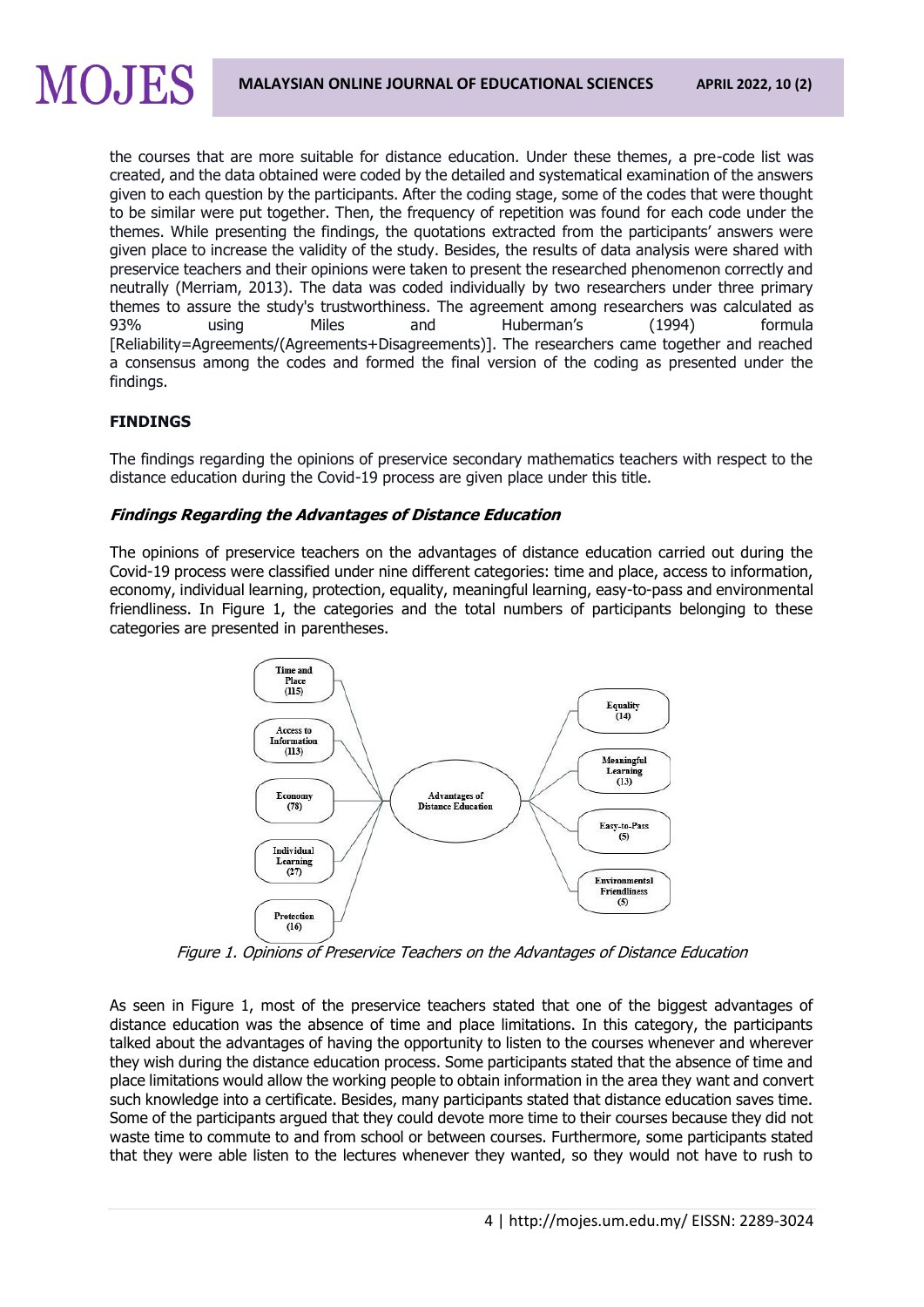catch up with the course and they would not have to get up early. Moreover, the participants stated that listening to the lectures at home was a great convenience and comfort. In addition, the participants stated that attending many courses in a row in one day in face-to-face education causes tiredness, while in distance education, they listen to the lectures at any time of the day without getting tired since there

are no time and place limitations.

**MOJES** 

Majority of the participants stated that one of the advantages of distance education was easy access to information. The participants said that they provide faster and easier access to information during this process. Many participants argued that they had difficulty in accessing the lecture notes during face-toface education, and that it was a great advantage to have access to information in distance education. Moreover, the participants stated that easy access to the lecture notes provided them with the opportunity to repeat the topics they missed or had difficulty of understanding. For example, one participant said:

"Another advantage is that we can watch the lectures that we could not learn and set in our minds, over and over again." (S2-25)

The participants stated that one of the important advantages of distance education was economy. Since most of the participants carried out the education given in this process with their families, they stated that the absence of expenses such as accommodation, food and transportation provided an economic advantage. Furthermore, some participants said that distance education provided an advantage, as they did not spend money on lecture notes and books. Some of the participants stated that one of the advantages was individual learning. In this category, some participants mentioned the pace of individual learning. For example, one participant said:

"Those who prefer can study slowly, while others can study fast. In this way, it allows each student to learn at their own learning speed." (S2-25)

Similarly, some of the preservice teachers stated that distance education offers students the chance to receive education at their own learning speed. Moreover, some of the preservice teachers stated that the ability to learn individually improved during this process. In addition to those who think that individual learning helps improves them in the field of mathematics education during distance education, there are also those who think that they have showed improvement in other areas such as the use of technology and academic research. Some participants argued that one of the advantages was being protected from the disease during the pandemic period. Participants stated that the distance education conducted during this process provided them with the opportunity to feel safe and to continue with their courses by avoiding the risk of disease in the home environment. Some of the participants stated that one of the advantages was equality. In this category, some participants mentioned the equality of opportunity. Within this context, they also mentioned that the distance education allows individuals who have various limitations to conduct formal education to receive education under equal conditions with other individuals. For example, one participant said:

"Not all students are under equal conditions due to their living conditions or physical disabilities, however, since distance education is conducted via computers, equality is provided to everyone." (S3-11)

Some participants mentioned that there is no equal learning opportunity in formal education due to the crowded classroom environment, however equal opportunities are offered to everyone without any limitation in distance education. Some of the participants noted that one of the advantages of distance education was the provision of meaningful and permanent learning. These preservice teachers claimed that permanent and meaningful learning takes place in distance education due to the use of various technology-based learning tools, easy access to course materials and being responsible for their own learning. Some participants stated that one of the advantages was that they pass the courses easily because they do not experience exam stress and take the exam in a comfortable environment. Finally, some of the participants noted that one of the advantages of distance education was the reduction of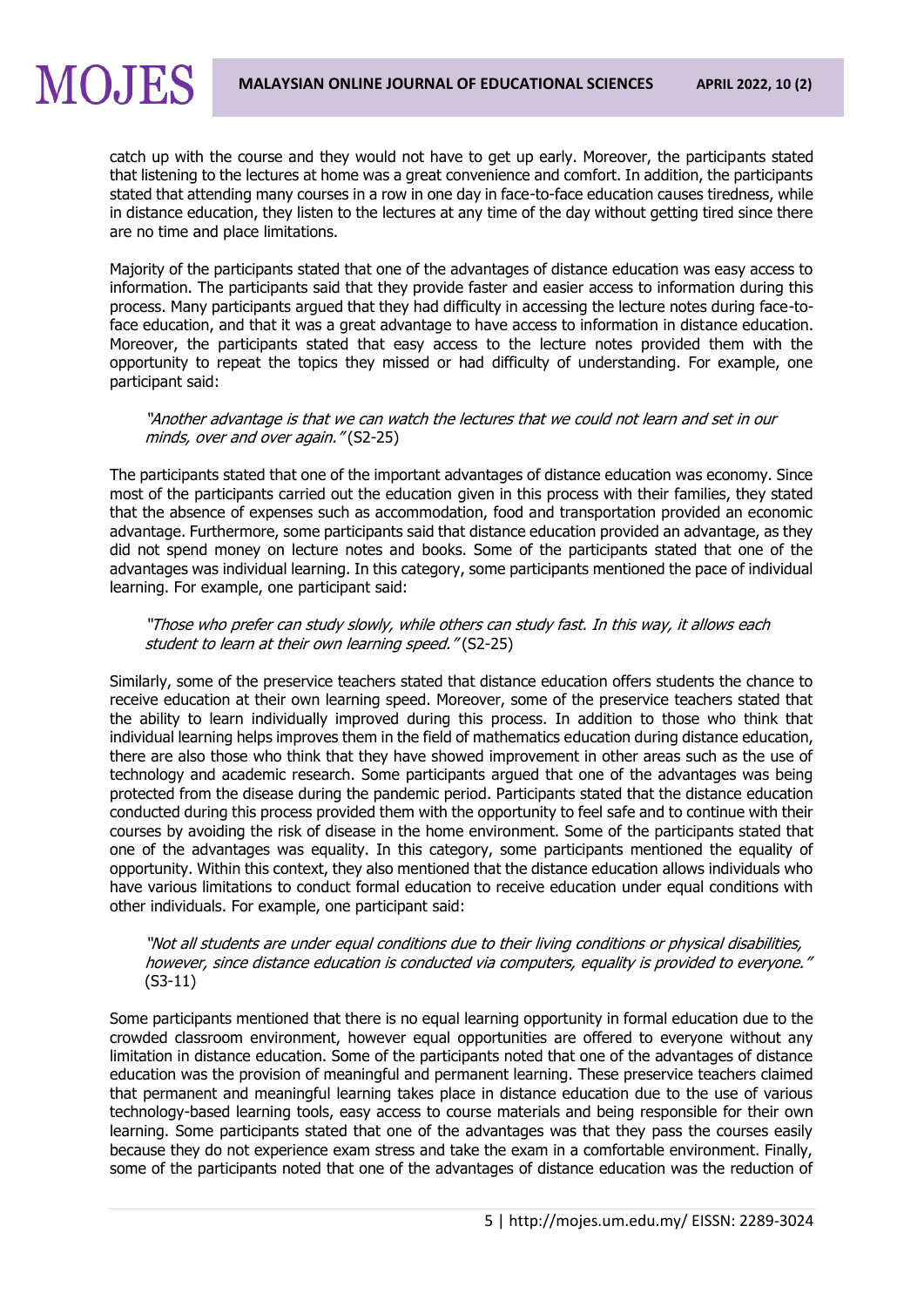environmental damage. The participants said that environmentally damaging practices such as the toxic gases emitted from vehicles used for transportation during formal education, the energy spent for heating, the paper and pencils used for exams and course materials are not required in distance education.

## **Findings Regarding the Disadvantages of Distance Education**

**MOJES** 

The opinions of the preservice teachers on the disadvantages of distance education conducted during the Covid-19 process were classified under nine different categories: inefficiency, inequality, lack of communication, desocialization, lack of motivation, infrastructure problems, lack of discipline, exams without proctors, and technology-related health problems. In Figure 2, the categories and the total numbers of participants belonging to these categories are presented in parentheses.



Figure 2. Opinions of Preservice Teachers on the Disadvantages of Distance Education

As seen in Figure 2, most of the participants stated that one of the most important disadvantages of the distance education was its inefficiency. The participants listed the reasons for the inefficient distance education process as the students are vested in too much responsibility, feedbacks cannot be obtained instantly, and sufficient and qualified course materials cannot be accessed. For example, one participant said:

"Because in most of the courses we only had lecture notes, we tried to teach ourselves. We were able to immediately ask the points we couldn't understand during a course, but it didn't happen that way in distance education." (S1-31)

As stated above, most of the participants mentioned that the course materials loaded into the system were insufficient and that it was difficult to learn the field courses on their own using the documents. Majority of the participants stated that one of the most important disadvantages of distance education was inequality. In this category, the participants mentioned that it was a disadvantage that not all students have equal opportunities to conduct the distance education process. There were those who think that there is inequality in terms of Internet access and technological tools, as well as those who think that there are family-based inequalities. For example, a participant stated:

"Some of the students or some of the members of their families may have contracted the Covid-19 virus. There may also be students who lost a relative." (S2-15)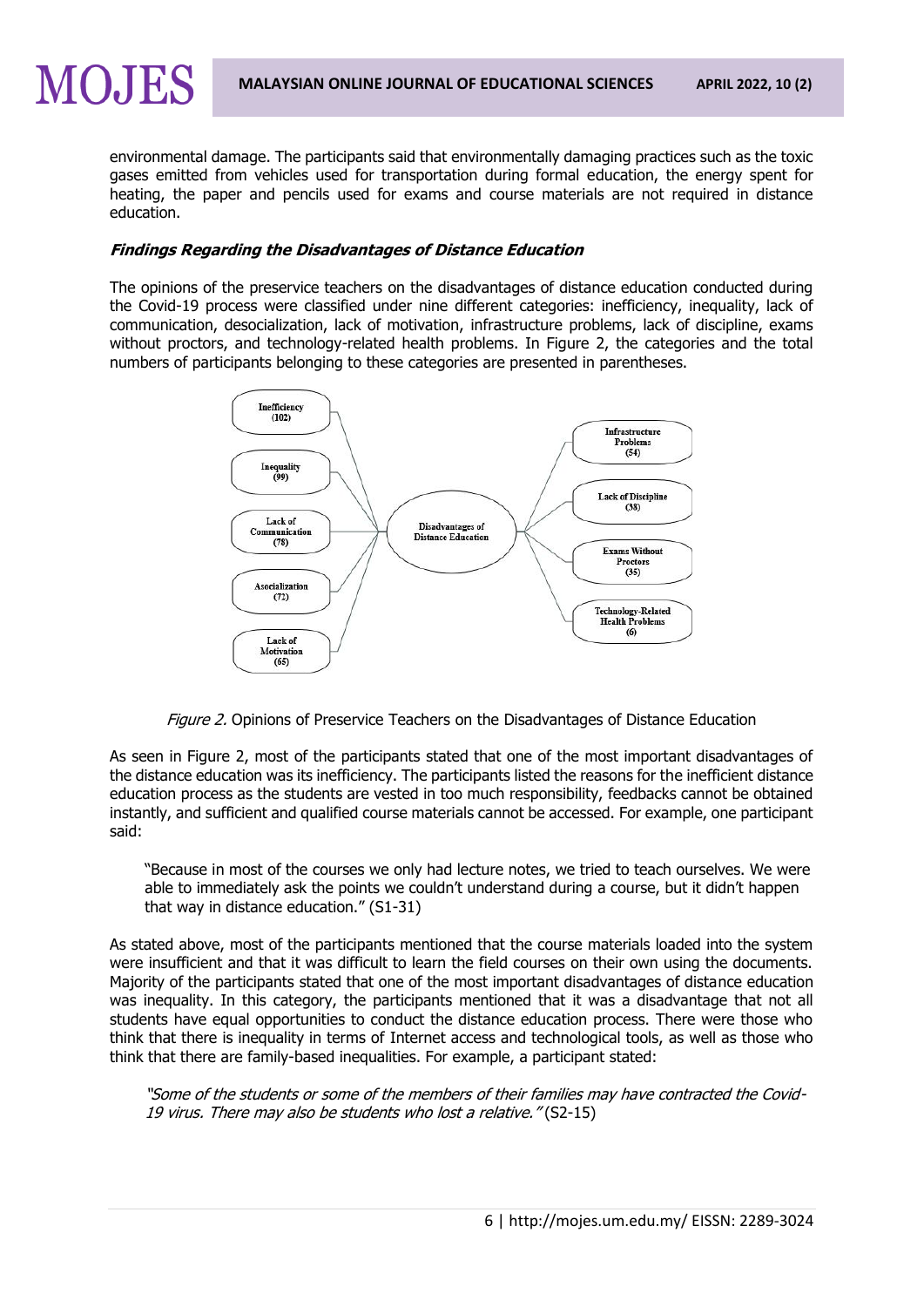# **MOJES**

Similarly, some participants mentioned the disadvantages arising from or in connection with the pandemic process such as the illness of themselves or of a relative, their families becoming unemployed, or the inability to provide a suitable environment for distance education in crowded families. Participants stated that one of the leading disadvantages was the lack of communication. The participants discussed the lack of communication in two manners, one with the lecturers and the other among themselves. Most of the participants mentioned that they could not communicate and interact with the lecturer attending the course as much as they used to do in face-to-face education, and that they could not immediately ask about the points that they could not understand and get feedback. Besides, some participants mentioned that the limited communication with their friends in and out of the course was also a disadvantage.

Most of the participants stated that one of the disadvantages of distance education was desocialization. In this category, some participants mentioned that they stayed away from social activities such as art and sports provided in the school environment. Furthermore, the participants mentioned that distance education could not provide a social environment like face-to-face education, and that it gives rise to negative effects such as loneliness, weakening of human relations and lack of competition. For example, one participant said:

"One of the disadvantages of distance education is reduced socialization. Not being in the same environment with my friends has been bad for my motivation." (S3-14)

As the participant above stated, many preservice teachers mentioned that one of the disadvantages of distance education was the lack of motivation. The preservice teachers listed the reasons for their lack of motivation were the decrease in socialization and communication, the excessive stimuli at home, the inability to understand the subjects in distance education, the demoralization they experienced during the pandemic process and their concerns for future. For example, a participant stated:

"We spent so much time at home, and we were bored, and therefore we could not focus on courses." (S2-09)

Some of the participants stated that one of the disadvantages of distance education was infrastructural problems. The participants mentioned the infrastructure problems under two main topics; one being Internet access and the other being the problems related to the system used for distance education. Some of the participants stated that they had problems with Internet access due to their geographical location (rural areas) or to power cuts. Some participants, on the other hand, mentioned about the problems such as the interruptions during live courses or forums caused by the distance education system provided by the university, lock-up of the system when too many people login to the system, and the failure to login to the system. Some of the participants stated that lack of discipline was a disadvantage. Participants stated that students who do not have self-discipline have difficulty in planning during this process. Additionally, the participants stated that they did not study the subject week by week due to the lack of discipline and therefore they had difficulty in understanding the accumulated subjects. Some participants stated that one of the disadvantages of distance education was the exams without proctors. Participants mentioned that the probability of cheating increased during online exams as it was conducted without a proctor, and therefore unfair evaluations were made. A participant stated:

"It is not fair that exams are also remote as well as courses. Although measures have been taken to prevent cheating, I see it as a disadvantage since it is not like the exam environment at school." (S1-01)

Finally, some of the participants noted that one of the disadvantages of distance education was technology-related health problems. In this category, the participants mentioned health problems such as eye pain, neck and back pain caused by prolonged computer use.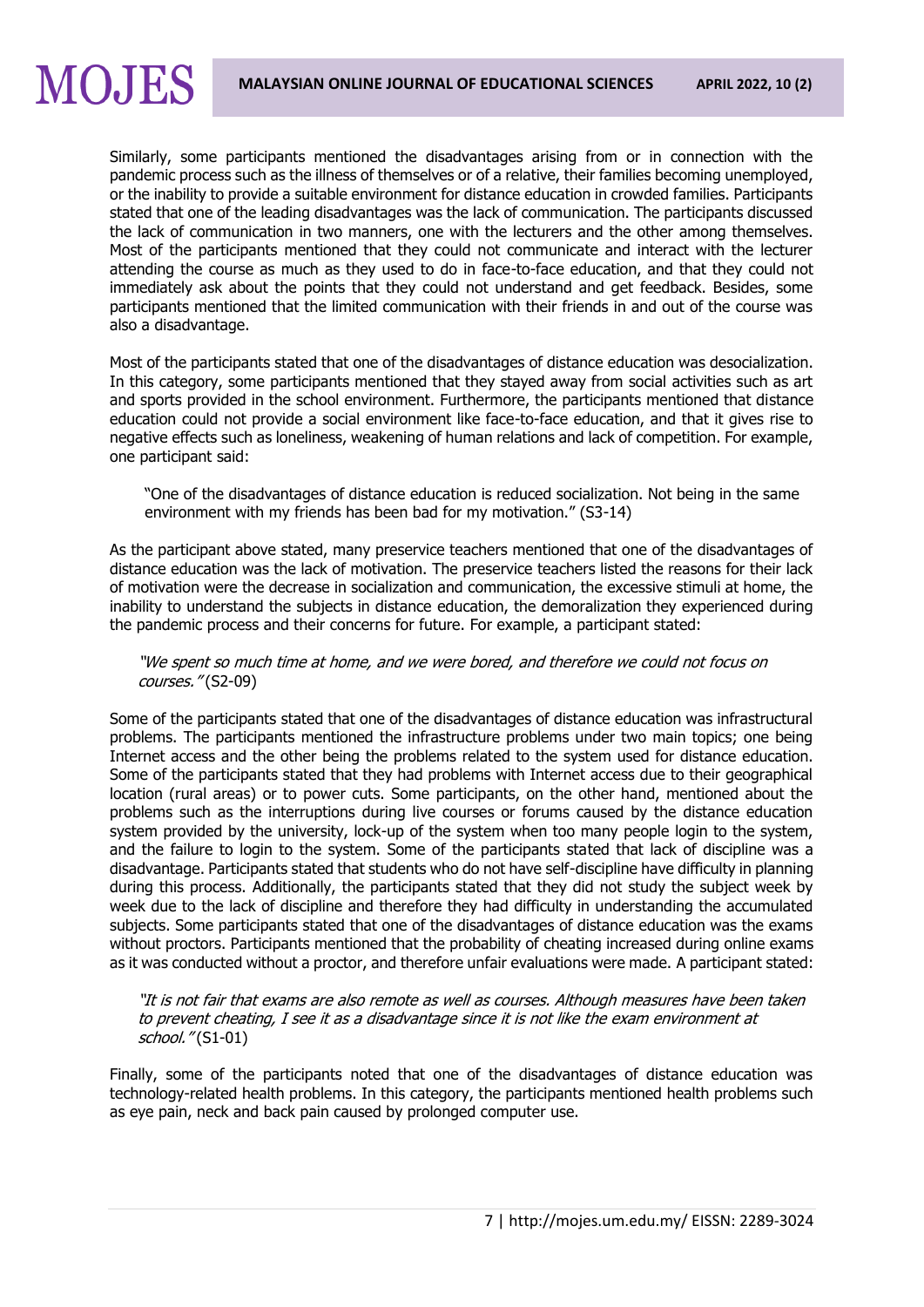## **Findings Regarding Courses Suitable for Distance Education**

MOJES

The opinions of preservice teachers regarding which courses conducted in the Covid-19 process were more suitable for distance education were classified under three categories: general culture courses (Foreign Language, Atatürk's Principles and History of Turkish Revolution, Turkish Language etc.), field courses (Analysis, Abstract Mathematics, etc.) and vocational knowledge courses (Educational Psychology, Assessment and Evaluation, Educational Sociology etc.). The opinions of participants are given in Figure 3 and the total number of participants belonging to these categories are presented in parentheses.



Figure 3. Opinions of Preservice Teachers Regarding Courses Suitable for Distance Education

As seen in Figure 3, majority of the participants noted that the general culture courses were suitable for distance education. Participants stated that the most important reason why the courses taught within the scope of general culture courses were suitable for distance education was that they were familiar with the contents of these courses from secondary school and high school education. Besides, they stated that since these courses are generally verbal courses, bilateral communication with the instructor is not very necessary and therefore they do not have difficulty in understanding themselves. Furthermore, the participants stated that they took some of the general culture courses through distance education before the pandemic and did not have any problems. One participant expressed:

"Verbal courses for distance education such as English, History, Turkish are more suitable because I can both read and understand them, and I am familiar with them since high school years." (S1- 09)

On the other hand, only five participants expressed opinion that the general culture courses were not suitable for distance education. Participants stated that they could not engage in a bilateral dialog with teachers during the distance education process, as they used to do in formal education, and they were not able to obtain efficiency from the courses they attended.

Most of the participants stated that the vocational knowledge courses were suitable for distance education. Participants stated that they do not need face-to-face communication in vocational knowledge courses, and since these courses are verbal courses, learning occurs when the relevant parts of the course materials or textbooks shared in the system are studied individually. Moreover, participants stated that these courses were generally suitable for distance education in terms of content, as they are usually conducted through presentation or direct instruction in formal education. On the other hand,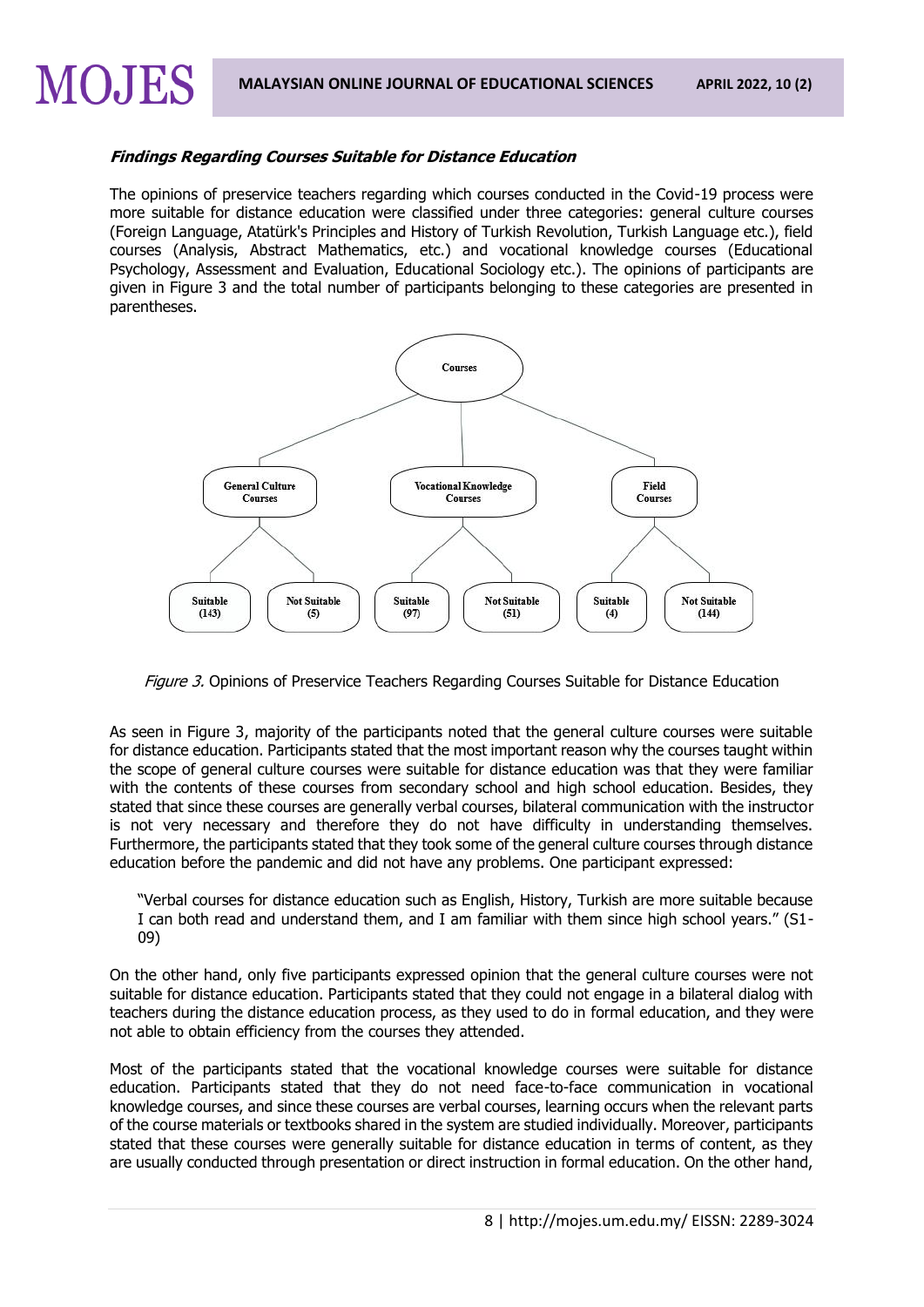## some of the participants noted that they thought that the vocational knowledge courses were not suitable for distance education. The participants stated that these courses are directly related to their professional lives, that they are came across the contents of these courses for the first time, there would be both discussion platforms and the lecturer of the respective course would be able to have instant feedback if they were taught face-to-face in the classroom environment; therefore, face-to-face courses would be more efficient. One participant said:

"We may need the teacher's descriptions, examples and experiences in some subjects, but we have been deprived of them during this time, therefore it is not suitable." (S2-33)

Only four of the participants stated that their field courses were suitable for distance education. The participants stated that they had to pass on some subjects without fully learning them due to the limited duration of the course in formal education, therefore they had time problems, however in the distance education, they learned more meaningfully as they progressed according to their own learning speed. On the other hand, almost all the participants evaluated the field courses as not suitable for distance education. The participants stated that these courses have abstract content, that they came across some concepts for the first time during the course and therefore the subject became difficult to understand. Besides, they said that progressing on their own at home requires difficult and long-term study. However, they stated that when face-to-face education is conducted in the classroom environment, learning, and interpreting the relevant subject is easier and quicker, and there is an opportunity to have instant feedback for any question or problem.

## **DISCUSSION**

**MOJES** 

In this study, the researchers attempted to explore preservice teachers views about the advantages and disadvantages of distance education compared to formal education and the suitability of the courses in the undergraduate mathematics education program for distance education. Participants stated that they mostly consider time and place and access to information as an advantage. Studies showed that the distance education system's time and place independence and access to information are found beneficial by students (Paydar & Doğan, 2019; Pınar & Dönel-Akgül, 2020; Uzoğlu, 2017). The participants emphasized that another advantage of distance education was economy. Similarly, Olcay and Döş (2016) stated that distance education is economical since it reduces costs. Some participants mentioned that distance education supports individual learning and provides meaningful and permanent learning. Distance education allows students to choose learning activities according to their own learning speed, thus personalizing learning (Gérin-Lajoie et al., 2019; Serçmeli & Kurnaz, 2020). Some participants noted that distance education was environment friendly. Similarly, studies emphasized that distance education is environmentally friendly since the opportunity to access resources and exams in digital environments reduces the output costs (Behera, 2013; Solak, Ütebay & Yalçın 2020). Moreover, some participants said that distance education offers students, especially the individuals with physical disabilities, equality of opportunity. Kandemir (2014) argued that, together with the widespread use of distance education, individuals who must work, disabled people, prisoners and women who cannot go to school are provided with education in higher education institutions. To prevent the spread of Covid-19 virus and to protect human health, distance education started all over the world. However, in this study, it was seen that a small number of participants emphasized this benefit of distance education.

Many of the participants stated that the most important disadvantages of distance education were inefficiency since they have difficulty in learning the subjects and inequality arising from the study environment and material insufficiencies. Moreover, the participants stated that they could not establish the communication that is possible in the classroom environment, during this process. Bilgiç and Tüzün (2015) stated that the communication systems should be used effectively in distance education programs, otherwise, students become lonely and out of the system. Some of the participants stated that they became lonely during the distance education process and stayed away from social activities, so one of the disadvantages of this process was asocialization. Participants stated that another disadvantage experienced during this process was lack of discipline. Being away from the school environment and the lack of teacher control encouraged the preservice teachers to behave without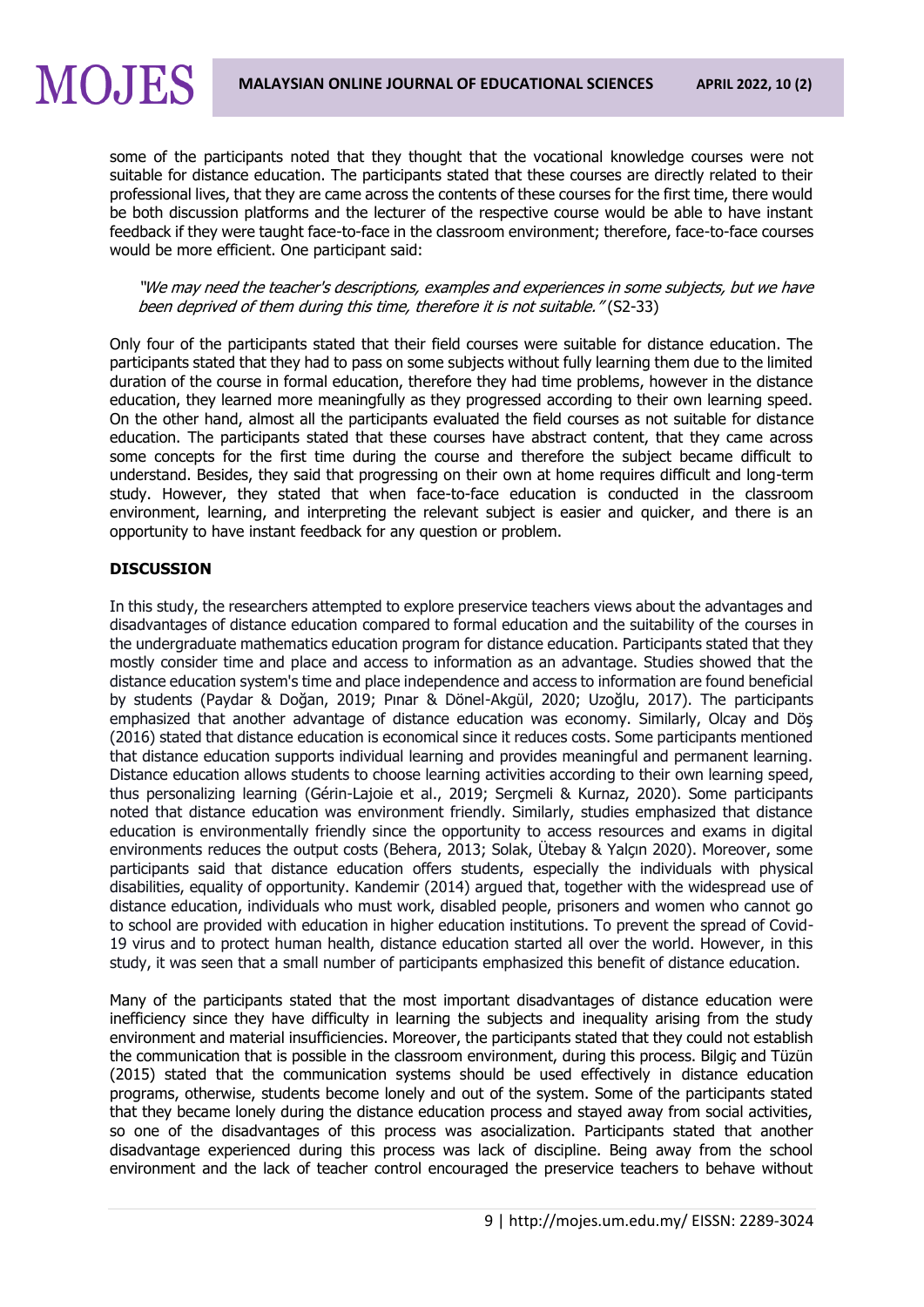discipline. Görgülü-Arı and Hayır-Kanat (2020) mentioned the benefits of distance education, as well as the problems of students focusing on online courses, and the effects of distance education on reducing socialization. During this process, some participants stated that their motivation decreased day by day as they continued their education in digital environment at home. Studies showed that it was more difficult to motivate students in distance education compared to formal education (Kırmacı & Acar, 2018; Karatepe, Küçükgencay & Peker, 2020). When the studies on distance education were examined, it was seen that the distance education system cannot replace the face-to-face education system (Görgülü-Arı & Hayır-Kanat, 2020; Serçemeli & Kurnaz, 2020). However, in cases of epidemics or natural disasters, undoubtedly the distance education is always a solution to resume an interrupted formal education.

As a result of this study, it may be recommended that the universities should strengthen their distance education infrastructures to create a better distance education process in the future, whereas the teaching staff should communicate with their students and provide the students with live courses, rich content and psychological support and the exams should be carried out in an environment with a proctor in a cameras-on manner.

#### **CONCLUSION**

MOJES

In summary, the results of the study revealed that preservice teachers consider time and place, easy access to information, economy, individual learning, protection, equality, meaningful learning, easy-topass, and environmental friendliness as advantages of distance education carried out during the Covid-19 process. On the other hand, preservice teachers consider inefficiency, inequality, lack of communication, desocialization, lack of motivation, infrastructure problems, lack of discipline, exams without proctors, and technology-related health problems as disadvantages of distance education. Moreover, preservice teachers thought that while the field and field education courses were not suitable for distance education, the vocational knowledge and general culture courses were suitable for distance education.

#### **REFERENCES**

- Anderson, J. (2020). Brave new world the coronavirus pandemic is reshaping education. [https://qz.com/1826369/how](https://qz.com/1826369/how–coronavirus–is–changing–education/)–coronavirus–is–changing–education/.
- Aşkar, P., Dönmez, O., Kızılkaya, G., Çevik, V., & Gültekin, K. (2005). Dimensions of student satisfaction on online programs. *In Encyclopedia of Distance Learning* (pp. 585–590). IGI Global.
- Aziz, A., & Dicle, Ü. (2017). *Organizational communication*. İstanbul: Hiperlink Publishing.
- Behera, S. K. (2013). E-and M-Learning: A comparative study. *International Journal on New Trends in* Education and Their Implications, 4(3), 65–78.
- Beldarrain, Y. (2006). Distance education trends: Integrating new technologies to foster student interaction and collaboration. Distance Education, 27(2), 139-153.
- Bernard, H. R., & Ryan, G. W. (2010). Analyzing qualitative data: Systematic approaches. Los Angeles, CA: Sage.
- Bilgiç, H. G., & Tüzün, H. (2015). Problems encountered in web-based distance education at higher education institutions. Journal of Open Education Applications and Research, 1(3), 26-50.
- Carswell, A. D., & Venkatesh, V. (2002). Learner outcomes in an asynchronous distance education environment. International Journal of Human–Computer Studies, 56(5), 475–494.
- Clark, J. T. (2020). Distance education. In *Clinical Engineering Handbook* (pp. 410–415). Academic Press.
- Creswell, J. W. (2013). *Oualitative inquiry and research design: Choosing among five approaches* (3rd ed.). Thousand Oaks, CA: Sage.
- Durak, G., Çankaya, S. & İzmirli, S. (2020). Examining the Turkish universities' distance education systems during the Covid-19 Pandemic. Necatibey Faculty of Education Electronic Journal of Science and Mathematics Education Journal, 14(1), 787–809.
- Dinevski, D. & Dinevski, I. V. (2004). The concepts of university lifelong learning provision in Europe. Transition Studies Review, 11(3), 227–235.